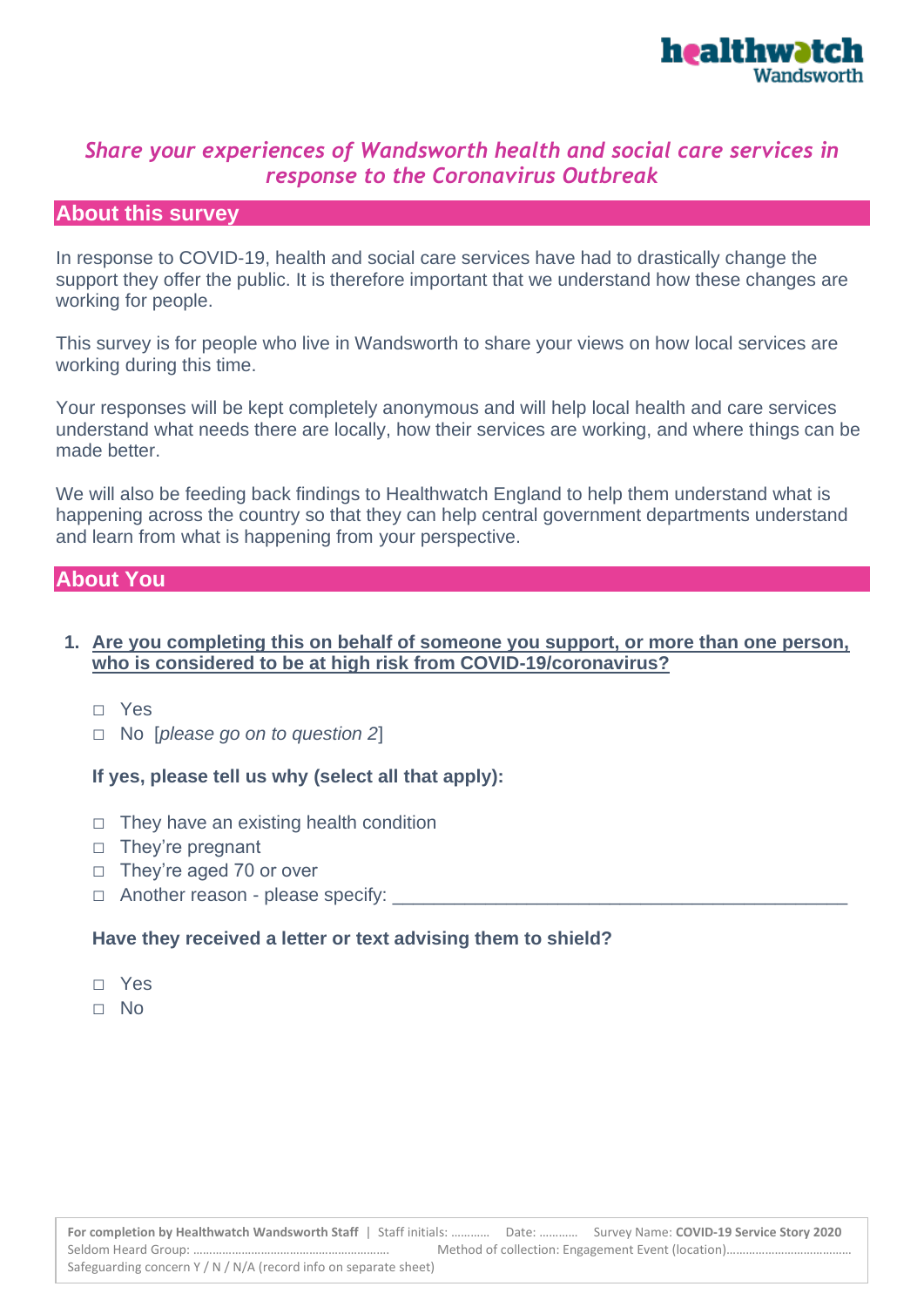## **2. Do you consider yourself to be at high risk from COVID-19/coronavirus?**

- □ Yes
- □ No [*please go on to question 3*]

## **If yes, please tell us why (select all that apply)**:

- $\Box$  I have an existing health condition
- □ I'm pregnant
- □ I'm aged 70 or over
- □ I am a key worker
- □ Another reason please specify: \_\_\_\_\_\_\_\_\_\_\_\_\_\_\_\_\_\_\_\_\_\_\_\_\_\_\_\_\_\_\_\_\_\_\_\_\_\_\_\_\_\_\_\_

#### **Have you received a letter or text advising you to shield yourself?**

- □ Yes
- □ No

If yes, do you feel that you are receiving enough information / medical and practical support to enable you to shield sufficiently? Please comment further:

\_\_\_\_\_\_\_\_\_\_\_\_\_\_\_\_\_\_\_\_\_\_\_\_\_\_\_\_\_\_\_\_\_\_\_\_\_\_\_\_\_\_\_\_\_\_\_\_\_\_\_\_\_\_\_\_\_\_\_\_\_\_\_\_\_\_\_\_\_\_\_ \_\_\_\_\_\_\_\_\_\_\_\_\_\_\_\_\_\_\_\_\_\_\_\_\_\_\_\_\_\_\_\_\_\_\_\_\_\_\_\_\_\_\_\_\_\_\_\_\_\_\_\_\_\_\_\_\_\_\_\_\_\_\_\_\_\_\_\_\_\_\_

## **3. Do you, or does the person you care for/support, have any additional communication needs?**

- □ Yes
- □ No [*please go on to question 4*]

## **If yes, please tell us more (select all that apply):**

- □ I/they use British Sign Language (BSL)
- $\Box$  I/they need information in braille, audio or large print format(s)
- □ I/they need Easy Read information
- $\Box$  I/they need information in another language(s)
- □ Other please specify:

#### **Have you been able to find information and advice in the format(s) or language(s) needed?**

\_\_\_\_\_\_\_\_\_\_\_\_\_\_\_\_\_\_\_\_\_\_\_\_\_\_\_\_\_\_\_\_\_\_\_\_\_\_\_\_\_\_\_\_\_\_\_\_\_\_\_\_\_\_\_\_\_\_\_\_\_\_\_\_\_\_\_\_\_\_\_ \_\_\_\_\_\_\_\_\_\_\_\_\_\_\_\_\_\_\_\_\_\_\_\_\_\_\_\_\_\_\_\_\_\_\_\_\_\_\_\_\_\_\_\_\_\_\_\_\_\_\_\_\_\_\_\_\_\_\_\_\_\_\_\_\_\_\_\_\_\_\_

- □ Yes
- □ No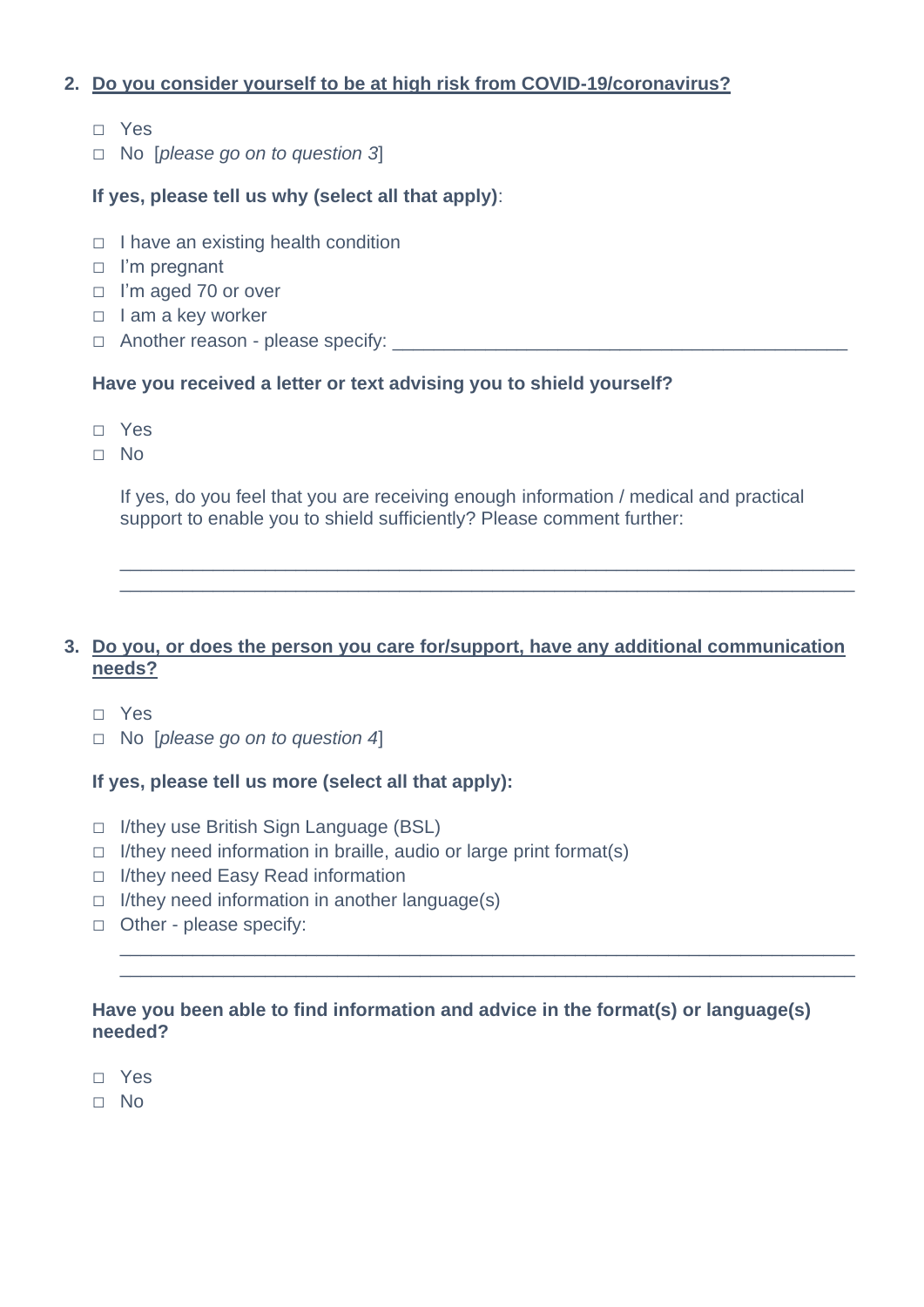## **4. How easy have you found it to find the information you need about how to keep yourself and others safe during the COVID-19/coronavirus pandemic?**

| 1 – Very Easy | $2 - Easy$ | $3 -$ Neither<br>easy nor<br>difficult | 4 - Difficult | $5 - \text{Verv}$<br><b>Difficult</b> | $DK - Don't$<br>Know |
|---------------|------------|----------------------------------------|---------------|---------------------------------------|----------------------|
|               |            |                                        |               |                                       |                      |

## **5. How easy have you found it to understand information about how to keep yourself and others safe during the COVID-19/coronavirus pandemic?**

| 1 – Very Easy | 2 - Easy | $3 -$ Neither<br>easy nor<br>difficult | 4 - Difficult | $5 - \text{Very}$<br><b>Difficult</b> | $DK - Don't$<br>Know |
|---------------|----------|----------------------------------------|---------------|---------------------------------------|----------------------|
|               |          |                                        |               |                                       |                      |

## **6. How easy have you found it to act on information about how to keep yourself and others safe during the COVID-19/coronavirus pandemic?**

| $1 -$ Very Easy | $2 - Easy$ | $3 -$ Neither<br>easy nor<br>difficult | 4 - Difficult | $5 - \text{Verv}$<br><b>Difficult</b> | $DK - Don't$<br>Know |
|-----------------|------------|----------------------------------------|---------------|---------------------------------------|----------------------|
|                 |            |                                        |               |                                       |                      |

## **7. How easy have you found it to keep up to date with the changes to information about how to keep yourself and others safe during the COVID-19/coronavirus pandemic?**

| $1 -$ Very Easy | $2 - Easy$ | $3 -$ Neither<br>easy nor<br>difficult | 4 - Difficult | $5 - \text{Very}$<br><b>Difficult</b> | $DK - Don't$<br>Know |
|-----------------|------------|----------------------------------------|---------------|---------------------------------------|----------------------|
|                 |            |                                        |               |                                       |                      |

## **8. Which topics, if any, have you found it difficult to get clear, understandable information or advice about? (Please select all that apply)**

- □ None, I have all the information I need
- $\Box$  Looking after my physical health
- □ Looking after my mental health or wellbeing
- □ Accessing repeat prescription medications
- □ Managing existing physical health conditions
- □ Managing existing mental health conditions
- □ Self-isolation
- □ Changes to the health care services I usually access (e.g. GP practice, pharmacy, hospital outpatient appointments, community nursing visits)
- □ Changes to the social care support I usually access (e.g. care visits at home, residential, nursing or respite care homes)
- $\Box$  Accessing help in my local community (e.g. getting groceries or picking up medication)

**For completion by Healthwatch Wandsworth Staff** | Staff initials: ………… Date: ………… Survey Name: **COVID-19 Service Story 2020** Seldom Heard Group: ……………………………………………………. Method of collection: Engagement Event (location)………………………………… Safeguarding concern Y / N / N/A (record info on separate sheet)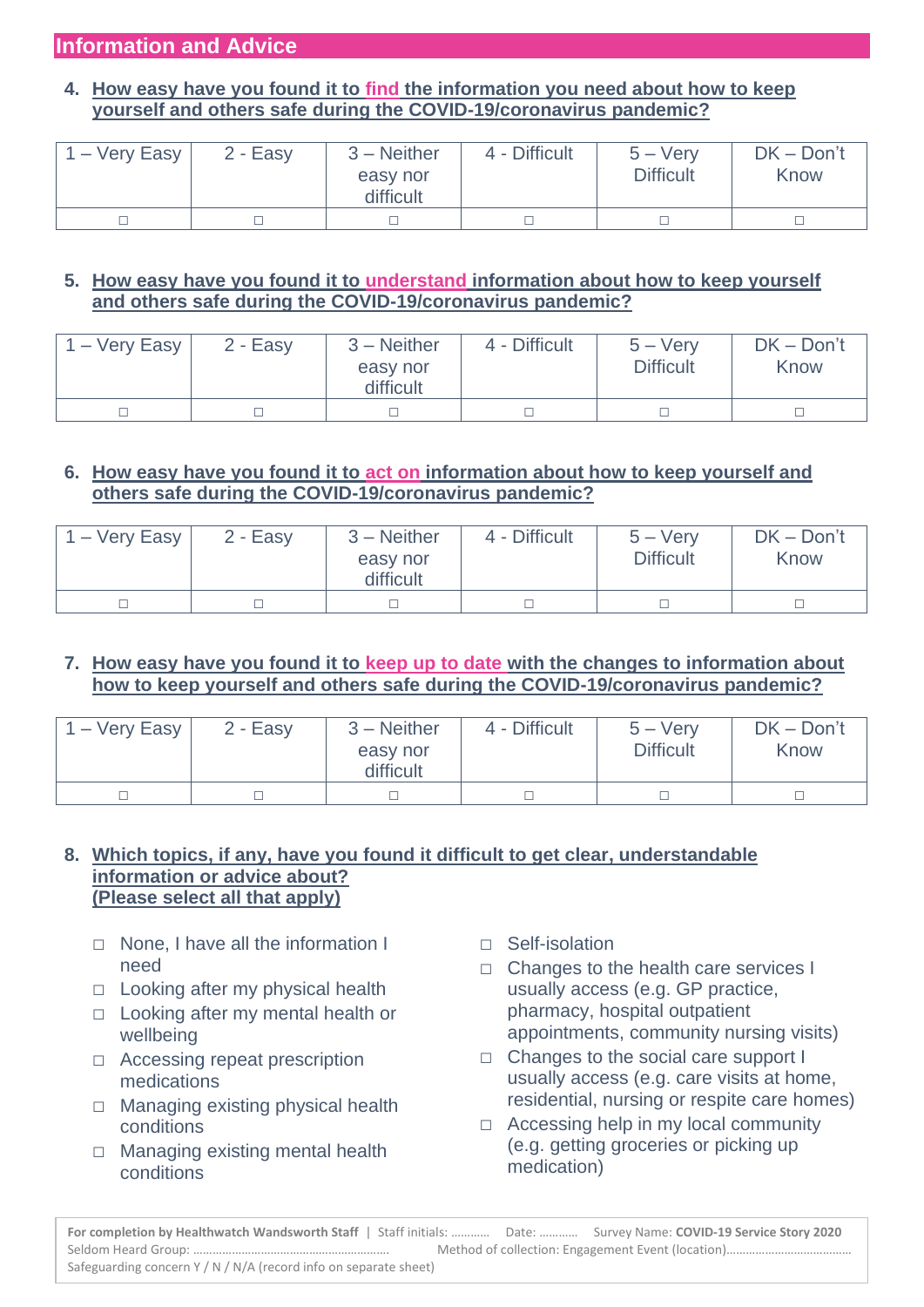- $\Box$  Advance care planning and end of life care
- □ Advice for family carers
- $\Box$  Help for people who do not use the internet
- $\Box$  How to volunteer in my local community
- □ Testing for COVID-19/coronavirus
- □ Symptoms of COVID-19/coronavirus
- □ Social distancing
- □ What to do if you think someone in your household has COVID-19/coronavirus
- $\Box$  Shielding people who are at very high risk of severe illness from COVID-19/coronavirus

\_\_\_\_\_\_\_\_\_\_\_\_\_\_\_\_\_\_\_\_\_\_\_\_\_\_\_\_\_\_\_\_\_\_ \_\_\_\_\_\_\_\_\_\_\_\_\_\_\_\_\_\_\_\_\_\_\_\_\_\_\_\_\_\_\_\_\_\_

□ Other (please specify):

#### **9. Where have you found information or advice about the COVID-19/coronavirus pandemic? (Please select all that apply)**

- $\Box$  Online national organisations' websites (e.g. Government, NHS)
- □ Online local organisations' websites (e.g. Council, local hospital, voluntary/community organisations)
- □ Online social media
- □ Media (e.g. television, radio or newspaper)

\_\_\_\_\_\_\_\_\_\_\_\_\_\_\_\_\_\_\_\_\_\_\_\_\_\_\_\_\_\_\_\_\_\_\_ \_\_\_\_\_\_\_\_\_\_\_\_\_\_\_\_\_\_\_\_\_\_\_\_\_\_\_\_\_\_\_\_\_\_\_

- □ Received by email or text message
- □ Received by post
- □ From family or friends
- □ Other (please specify):

## **10.Have you found any specific information or sources of information especially helpful?**

\_\_\_\_\_\_\_\_\_\_\_\_\_\_\_\_\_\_\_\_\_\_\_\_\_\_\_\_\_\_\_\_\_\_\_\_\_\_\_\_\_\_\_\_\_\_\_\_\_\_\_\_\_\_\_\_\_\_\_\_\_\_\_\_\_\_\_\_\_\_\_\_\_\_ \_\_\_\_\_\_\_\_\_\_\_\_\_\_\_\_\_\_\_\_\_\_\_\_\_\_\_\_\_\_\_\_\_\_\_\_\_\_\_\_\_\_\_\_\_\_\_\_\_\_\_\_\_\_\_\_\_\_\_\_\_\_\_\_\_\_\_\_\_\_\_\_\_\_

- □ Yes
- □ No [*please go on to question 11*]

**If yes, please tell us more – what was it and why was it helpful?:**

# **Your Experience of Care**

# **Healthcare**

## **11.Have you, or has the person you care for, experienced any changes to your/their healthcare due to the COVID-19/coronavirus pandemic?**

- □ Yes
- □ No [*please go on to question 12*]
- □ I/they haven't needed any healthcare services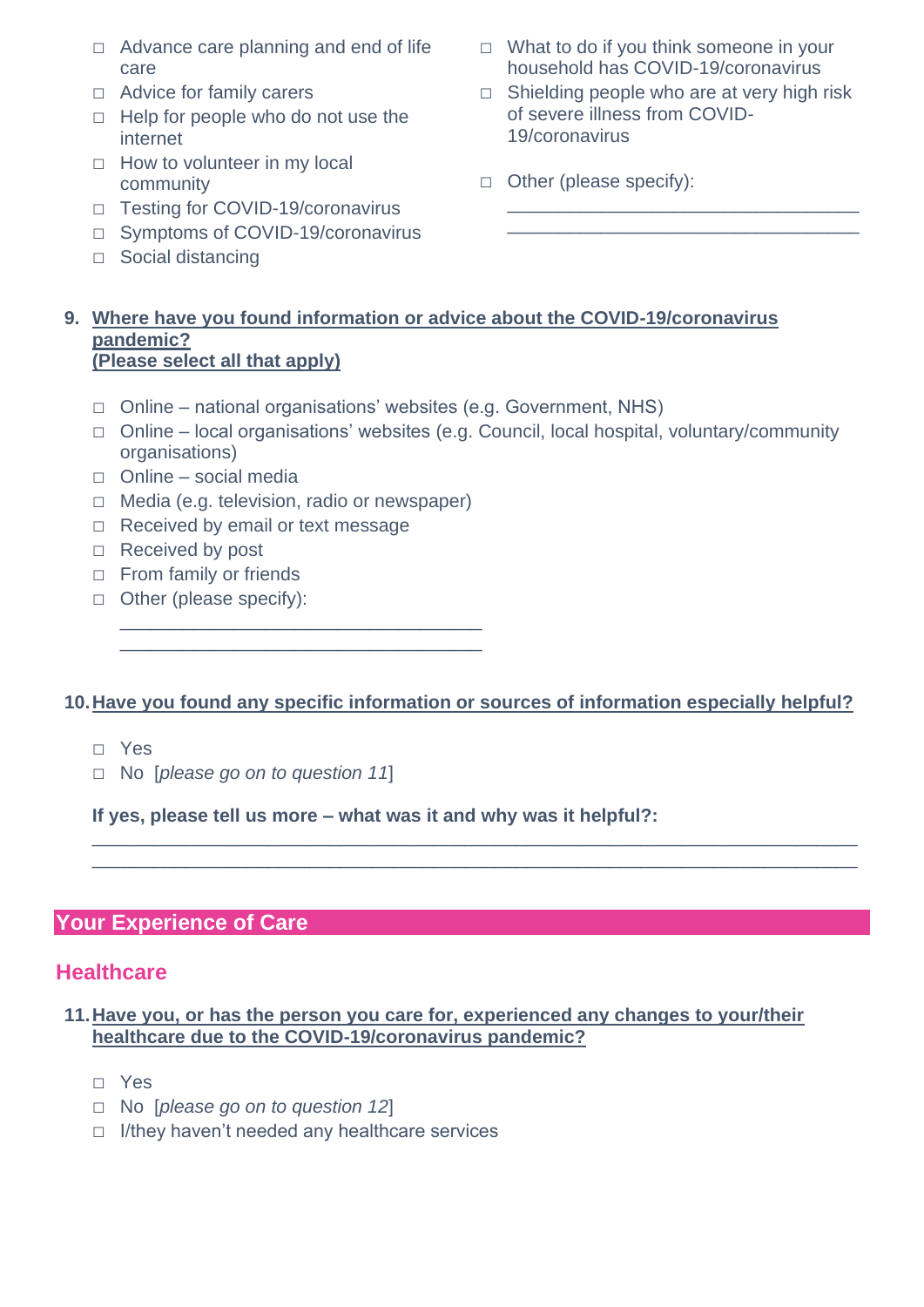#### **If yes, how would you rate the communication received about the changes?**

\_\_\_\_\_\_\_\_\_\_\_\_\_\_\_\_\_\_\_\_\_\_\_\_\_\_\_\_\_\_\_\_\_\_\_\_\_\_\_\_\_\_\_\_\_\_\_\_\_\_\_\_\_\_\_\_\_\_\_

| $\overline{\phantom{a}}$<br>oor<br>-ve | Poor<br>╺<br>$\sim$ | ooc<br>$\overline{\phantom{a}}$ | $\sim$ |
|----------------------------------------|---------------------|---------------------------------|--------|
|                                        | 一                   |                                 | 一      |

\_\_\_\_\_\_\_\_\_\_\_\_\_\_\_\_\_\_\_\_\_\_\_\_\_\_\_\_\_\_\_\_\_\_\_\_\_\_\_\_\_\_\_\_\_\_\_\_\_\_\_\_\_\_\_\_\_\_\_\_\_\_\_\_\_\_\_\_\_\_\_\_\_\_\_\_ \_\_\_\_\_\_\_\_\_\_\_\_\_\_\_\_\_\_\_\_\_\_\_\_\_\_\_\_\_\_\_\_\_\_\_\_\_\_\_\_\_\_\_\_\_\_\_\_\_\_\_\_\_\_\_\_\_\_\_\_\_\_\_\_\_\_\_\_\_\_\_\_\_\_\_\_

\_\_\_\_\_\_\_\_\_\_\_\_\_\_\_\_\_\_\_\_\_\_\_\_\_\_\_\_\_\_\_\_\_\_\_\_\_\_\_\_\_\_\_\_\_\_\_\_\_\_\_\_\_\_\_\_\_\_\_\_\_\_\_\_\_\_\_\_\_\_\_\_\_\_\_\_ \_\_\_\_\_\_\_\_\_\_\_\_\_\_\_\_\_\_\_\_\_\_\_\_\_\_\_\_\_\_\_\_\_\_\_\_\_\_\_\_\_\_\_\_\_\_\_\_\_\_\_\_\_\_\_\_\_\_\_\_\_\_\_\_\_\_\_\_\_\_\_\_\_\_\_\_

#### **Does this relate to a specific service?**

- □ Yes [please tell us the name of this service *optional*]:
- □ No
- □ Prefer not to say

Have your appointments, and the way you get your healthcare, changed? (e.g. *have they happened over the phone*?) What is your experience?

## **Would you like to tell us more about your/their experience of these changes?**

## **Social care support**

## **12.Do you, or does the person you care for, receive social care or support to carry out daily activities?** (*e.g. having a carer come in, staying in a care home, receiving rehabilitation, etc.*)

- □ Yes
- □ No [*please go on to question 13*]

#### **If yes, have you/they experienced any changes to this care due to the COVID-19/coronavirus pandemic?**

- □ Yes
- □ No

#### **If yes, how would you rate the communication received about the changes?**

| ⊥ – Verv Poor | $2 -$ Poor | 3 – Fair | Good<br>$4-$ | $5 -$ Excellent |
|---------------|------------|----------|--------------|-----------------|
|               |            |          |              |                 |

#### **Does this relate to a specific service?**

- □ Yes [please tell us the name of this service *optional*]:
- □ No
- □ Prefer not to say

**For completion by Healthwatch Wandsworth Staff** | Staff initials: ………… Date: ………… Survey Name: **COVID-19 Service Story 2020** Seldom Heard Group: ……………………………………………………. Method of collection: Engagement Event (location)………………………………… Safeguarding concern Y / N / N/A (record info on separate sheet)

\_\_\_\_\_\_\_\_\_\_\_\_\_\_\_\_\_\_\_\_\_\_\_\_\_\_\_\_\_\_\_\_\_\_\_\_\_\_\_\_\_\_\_\_\_\_\_\_\_\_\_\_\_\_\_\_\_\_\_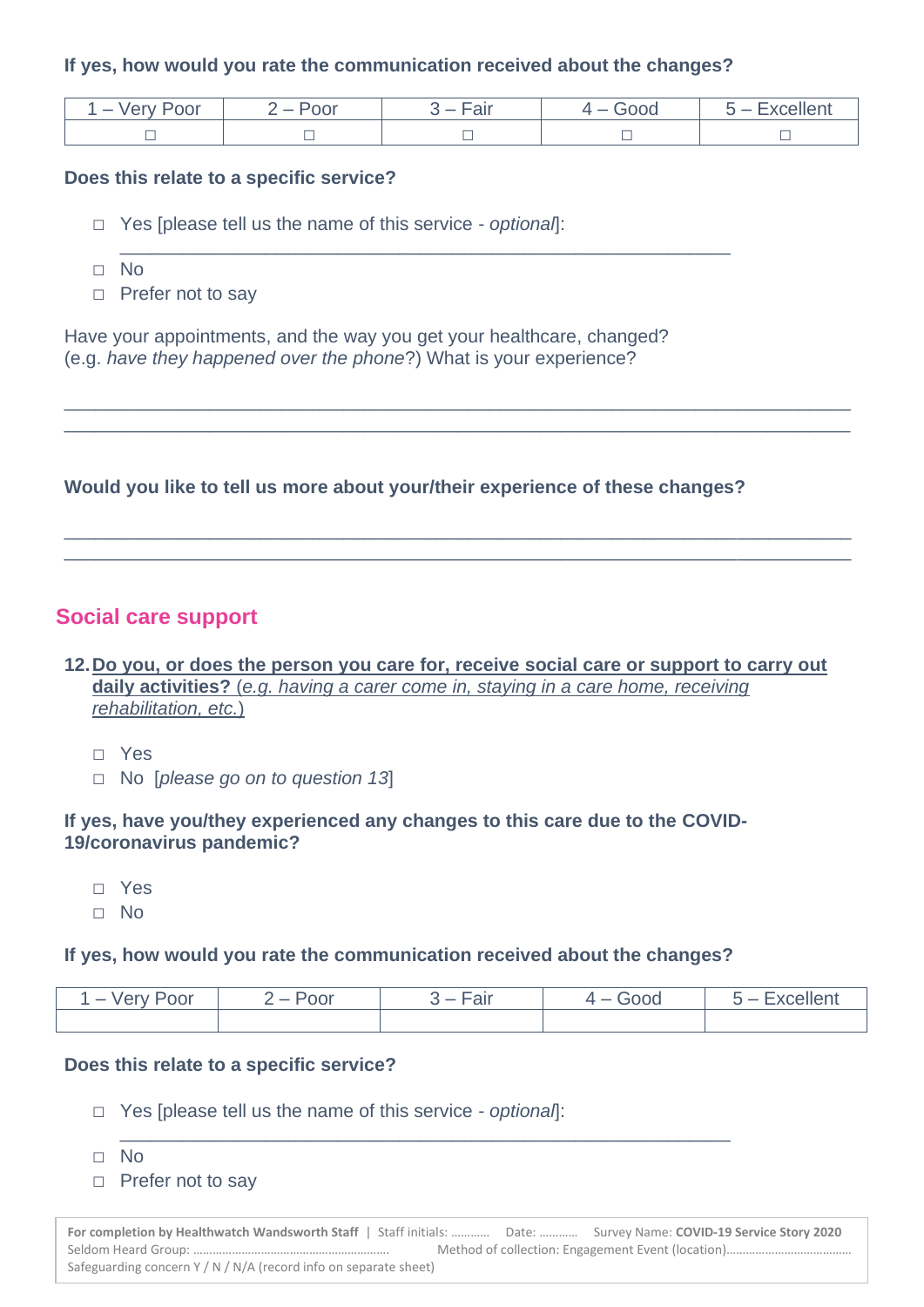**Would you like to tell us more about your/their experience of these changes?**

\_\_\_\_\_\_\_\_\_\_\_\_\_\_\_\_\_\_\_\_\_\_\_\_\_\_\_\_\_\_\_\_\_\_\_\_\_\_\_\_\_\_\_\_\_\_\_\_\_\_\_\_\_\_\_\_\_\_\_\_\_\_\_\_\_ \_\_\_\_\_\_\_\_\_\_\_\_\_\_\_\_\_\_\_\_\_\_\_\_\_\_\_\_\_\_\_\_\_\_\_\_\_\_\_\_\_\_\_\_\_\_\_\_\_\_\_\_\_\_\_\_\_\_\_\_\_\_\_\_\_ \_\_\_\_\_\_\_\_\_\_\_\_\_\_\_\_\_\_\_\_\_\_\_\_\_\_\_\_\_\_\_\_\_\_\_\_\_\_\_\_\_\_\_\_\_\_\_\_\_\_\_\_\_\_\_\_\_\_\_\_\_\_\_\_\_

# **Mental Health and Wellbeing**

## **13.How much of an impact has the COVID-19/coronavirus pandemic had on your mental health or wellbeing, or the mental health or wellbeing of the person you care for?**

Scale: 0 (No impact at all) - 7 (Severe impact)

- □ 1. No impact at all
- □ 2. Slight Impact
- □ 3. Moderate Impact
- $\neg$  4. Neutral
- □ 5. Significant Impact
- □ 6. Very significant Impact
- □ 7. Severe impact

#### **Does this relate to a specific service?**

- □ Yes [please tell us the name of this service *optional*]:
- □ No
- □ Prefer not to say

## **Would you like to tell us more about your/their experience of the impact?**

\_\_\_\_\_\_\_\_\_\_\_\_\_\_\_\_\_\_\_\_\_\_\_\_\_\_\_\_\_\_\_\_\_\_\_\_\_\_\_\_\_\_\_\_\_\_\_\_\_\_\_\_\_\_\_\_\_\_\_\_\_\_\_\_\_ \_\_\_\_\_\_\_\_\_\_\_\_\_\_\_\_\_\_\_\_\_\_\_\_\_\_\_\_\_\_\_\_\_\_\_\_\_\_\_\_\_\_\_\_\_\_\_\_\_\_\_\_\_\_\_\_\_\_\_\_\_\_\_\_\_

\_\_\_\_\_\_\_\_\_\_\_\_\_\_\_\_\_\_\_\_\_\_\_\_\_\_\_\_\_\_\_\_\_\_\_\_\_\_\_\_\_\_\_\_\_\_\_\_\_\_\_\_\_\_\_\_\_\_\_

## **14.Have you been able to access support for your mental health or wellbeing during this time?**

\_\_\_\_\_\_\_\_\_\_\_\_\_\_\_\_\_\_\_\_\_\_\_\_\_\_\_\_\_\_\_\_\_\_\_\_\_\_\_\_\_\_\_\_\_\_\_\_\_\_\_\_\_\_\_\_\_\_\_\_\_\_\_\_\_\_\_\_\_\_\_\_\_\_\_\_ \_\_\_\_\_\_\_\_\_\_\_\_\_\_\_\_\_\_\_\_\_\_\_\_\_\_\_\_\_\_\_\_\_\_\_\_\_\_\_\_\_\_\_\_\_\_\_\_\_\_\_\_\_\_\_\_\_\_\_\_\_\_\_\_\_\_\_\_\_\_\_\_\_\_\_\_

- □ Yes from family and/or friends
- □ Yes from a community, voluntary or charity group/organisation

\_\_\_\_\_\_\_\_\_\_\_\_\_\_\_\_\_\_\_\_\_\_\_\_\_\_\_\_\_\_\_\_\_\_\_\_\_\_\_\_\_\_\_\_\_\_\_\_\_\_\_

- □ Yes from a mental health care provider
- □ Yes online or from an app
- □ Yes other [*please specify*]:
- □ No
- □ I haven't needed any support

## **Would you like to tell us more about this?**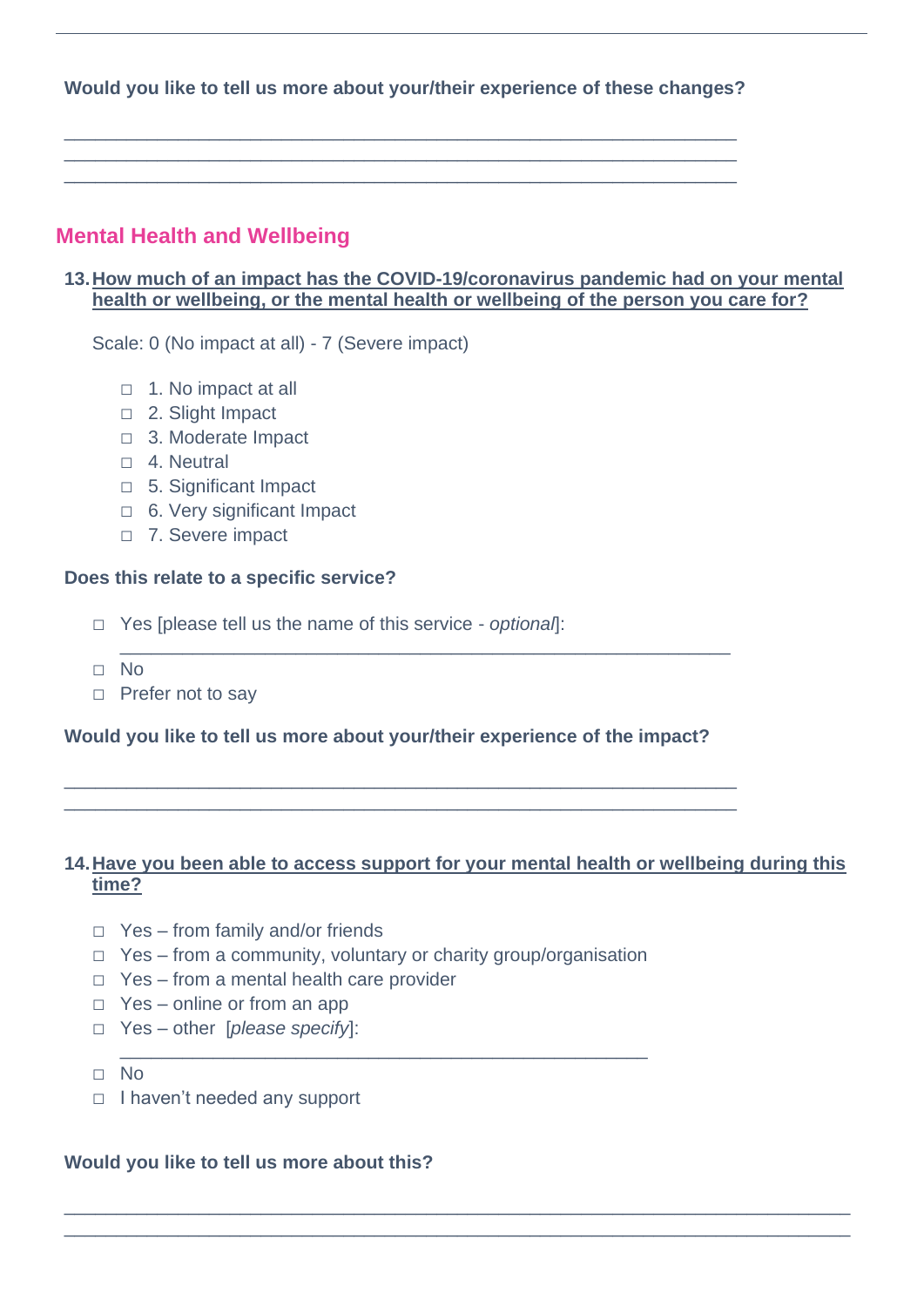**15.Is there anything else you would like to tell us?**

# *Thank you for taking part!*

\_\_\_\_\_\_\_\_\_\_\_\_\_\_\_\_\_\_\_\_\_\_\_\_\_\_\_\_\_\_\_\_\_\_\_\_\_\_\_\_\_\_\_\_\_\_\_\_\_\_\_\_\_\_\_\_\_\_\_\_\_\_\_\_\_\_\_\_\_\_\_\_\_\_\_\_ \_\_\_\_\_\_\_\_\_\_\_\_\_\_\_\_\_\_\_\_\_\_\_\_\_\_\_\_\_\_\_\_\_\_\_\_\_\_\_\_\_\_\_\_\_\_\_\_\_\_\_\_\_\_\_\_\_\_\_\_\_\_\_\_\_\_\_\_\_\_\_\_\_\_\_\_ \_\_\_\_\_\_\_\_\_\_\_\_\_\_\_\_\_\_\_\_\_\_\_\_\_\_\_\_\_\_\_\_\_\_\_\_\_\_\_\_\_\_\_\_\_\_\_\_\_\_\_\_\_\_\_\_\_\_\_\_\_\_\_\_\_\_\_\_\_\_\_\_\_\_\_\_ \_\_\_\_\_\_\_\_\_\_\_\_\_\_\_\_\_\_\_\_\_\_\_\_\_\_\_\_\_\_\_\_\_\_\_\_\_\_\_\_\_\_\_\_\_\_\_\_\_\_\_\_\_\_\_\_\_\_\_\_\_\_\_\_\_\_\_\_\_\_\_\_\_\_\_\_ \_\_\_\_\_\_\_\_\_\_\_\_\_\_\_\_\_\_\_\_\_\_\_\_\_\_\_\_\_\_\_\_\_\_\_\_\_\_\_\_\_\_\_\_\_\_\_\_\_\_\_\_\_\_\_\_\_\_\_\_\_\_\_\_\_\_\_\_\_\_\_\_\_\_\_\_

**If you would like to know the outcome of this survey, keep up to date by visiting our Healthwatch Wandsworth website, or by contacting us. To receive updates from us you can sign up to be a Healthwatch Wandsworth member.**

**Data and privacy notice:** If you requested **information from us by email,** we will upload the information you give us to our online mailing list handled by Mailchimp, a US company with servers based in the US. Section 16 of Mailchimp's Privacy Policy outlines how personal data is used, stored and collected in line with GDPR regulations. All of the information we store on Mailchimp is password protected. You can unsubscribe from our mailing list or update your details at any time by clicking the link in the footer of any email you receive from us. If you requested **information from us by post**, we will save your details on an Excel spreadsheet on the company server of Wandsworth Care Alliance (the charity who deliver Healthwatch in Wandsworth). Contact us to have your details updated or removed from our list, or to find out what information we hold about you.

Although we will never share your personal information with a third party, we may provide Wandsworth and Richmond Borough Councils, Healthwatch England, and other government bodies with summarised and anonymised information about our members from time to time.

Any information provided to us on this form will be used anonymously to help improve local health and social care services. Paper copies are stored in a locked cabinet at our offices. The information is also uploaded to and stored on the Smart Survey system online (password protected). View their privacy policy at

https://www.smartsurvey.co.uk/privacy-policy. Data is downloaded and stored on our office server for the purpose of writing reports. Some of the data is uploaded to our CRM system and Healthwatch England will use the anonymised information for their national work. Your anonymised responses may be used in our reports and shared with local health and social care services or published on our website (see our privacy policy for more information).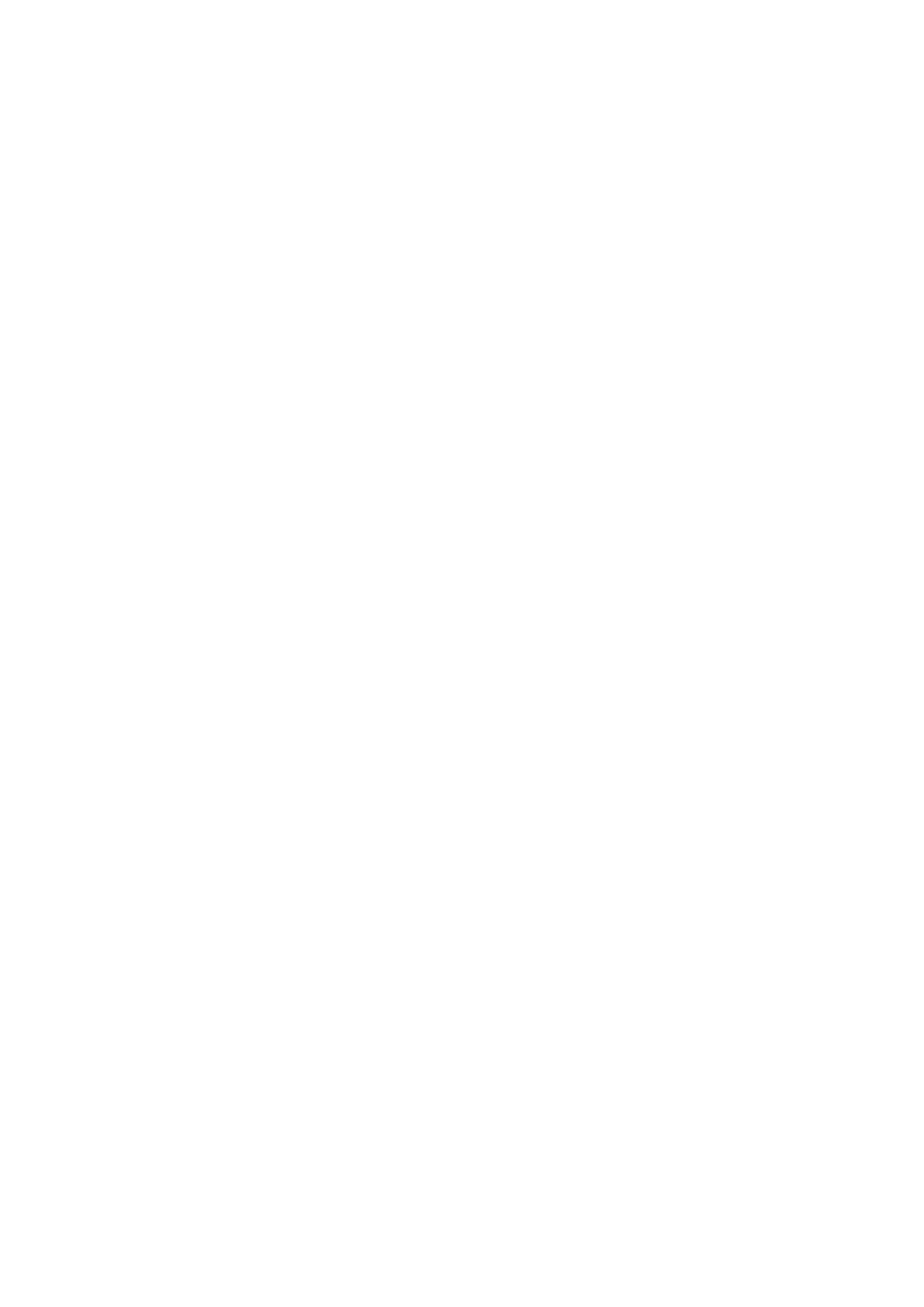#### **COVID-19 Service Story 2020**

#### **About you: Equalities monitoring information**

We will only share anonymised information about you with Wandsworth and Richmond Borough councils for monitoring purposes. They will use the information to demonstrate that our services comply with the general equality duty (Equality Act 2010), to undertake Equalities Impact Needs Assessments and to identify actions that need to be taken to meet specific needs, address gaps and promote equality. Please refer to Wandsworth and Richmond Borough councils' Privacy Policies for further details.

*\*\*If you are responding for a community organisation in Wandsworth, please answer for the groups of people you represent or work with.\*\**

# **1. Please describe your gender identity:** □ Male □ Female □ Transgender □ Non-Binary □ Other □ Prefer not to say **2. Sexual Orientation** □ Heterosexual/Straight □ Bisexual □ Gay □ Lesbian □ Other □ Prefer not to say **3. Are you pregnant or a new mum?** □ Yes □ No □ N/A □ Prefer not to say **4. Do you have or care for any children under the age of 5?** □ Yes □ No □ Prefer not to say **5. How would you describe your ethnic origin?** □ White British □ Irish □ Irish Traveller □ Portuguese □ Polish □ Greek/Greek Cypriot □ Turkish □ Turkish Cypriot □ Kurdish □ Gypsy/Roma □ European - other □ Black British □ Black Other □ African □ Caribbean □ Mixed - white and black African □ Mixed - white and black Caribbean □ Asian/Asian British - Indian □ Asian/Asian British - Pakistani □ Asian/Asian British - Bangladeshi □ Asian/Asian British - East African Asian □ Asian/Asian British - Other □ Mixed - white and Asian □ Chinese □ Arab □ Latin American □ Mixed - other *(please specify)*: \_\_\_\_\_\_\_\_\_\_\_\_\_\_\_\_\_ □ Other *(please specify)*: \_\_\_\_\_\_\_\_\_\_\_\_

#### **6. Your Age - what year were you born?** \_\_\_\_\_\_\_\_\_\_\_\_\_

**For completion by Healthwatch Wandsworth Staff** | Staff initials: ………… Date: ………… Survey Name: **COVID-19 Service Story 2020** Seldom Heard Group: ……………………………………………………. Method of collection: Engagement Event (location)………………………………… Safeguarding concern Y / N / N/A (record info on separate sheet)